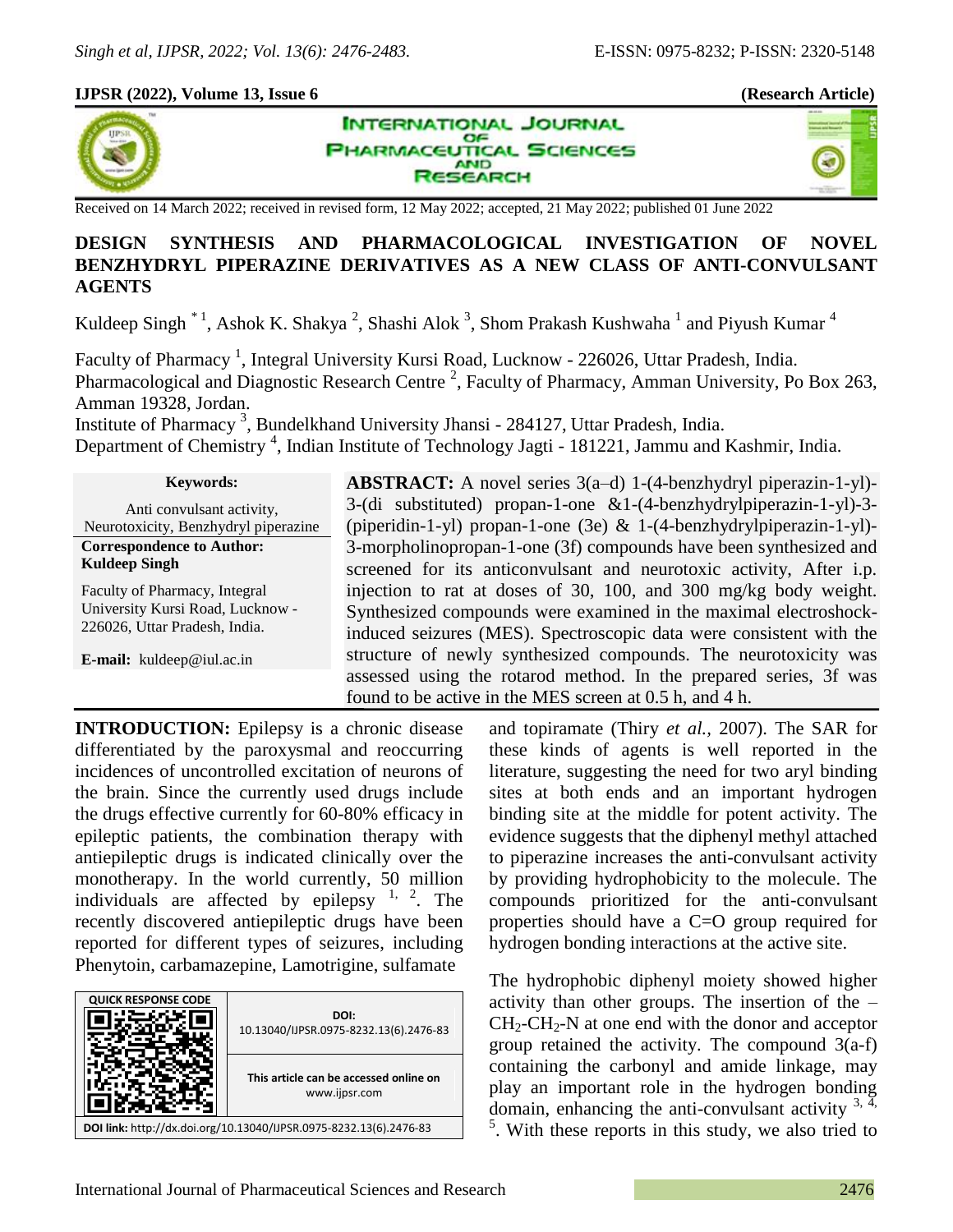further elucidate the requirement of the essential groups or features in the 3D space with a pharmacophore modeling tool. We have successfully implemented and reported the pharmacophore modeling using both HipHop and HypoGen modules for drug discovery and research in diabetes, cancer, tuberculosis and Alzheimer's disease<sup>6</sup>.

The pharmacophore module implemented in this study can be used to explain the important features of the predefined dataset qualitatively (HipHop) or quantitatively (HypoGen) to correlate between biological activity and important groups or features in 3D space. These hypotheses can be used as a query for LBVS [Ligand-based virtual screening] to identify or design new chemical entities for the concerned target enzyme. This protocol has been reported in the literature for a large no. of targets in modern drug discovery<sup>7</sup>. We have implemented

#### **Reaction Scheme**

the same protocol for identifying and comparing the features required for anti-convulsant drugs in the current work. The manuscript also reveals in detail the SAR and the comparison of the features with clinically available anti-convulsant agents.

#### **MATERIAL & METHODS**

**Synthesis & Characterization:** The melting points were determined in an open glass capillary using melting point apparatus (Veego, Bombay, India) and are uncorrected. The reactions were monitored using the TLC. IR, and NMR were recorded in SAIF, CDRI, Lucknow using the Perkin Elmer FTIR model and Bruker DRX-300, respectively and chemical shifts were calculated in ppm relative to TMS as an internal standard. DART-MS was used for mass spectroscopic analysis and recorded on a JEOL-Accu TOF JMS-T100 LC mass spectrometer.



**Reaction Conditions:** (a) Dioxane, cooling at 0-5 $\degree$ C, stirred at RT for 4-6 h **(b)** Dry K<sub>2</sub>CO<sub>3</sub>, 12 h at 25°C.

**Synthesis of Benzhydryl Piperazine (1):** Benzhydrol (0.29 mol, 53.36 g) <sup>1</sup> was dissolved in dichloromethane (100 mL). Thionyl chloride (50 mL, 0.69 mol) was added to the reaction mixture, and reaction mixture was stirred at 40°C for 3 h. The dried residue after solvent evaporation was dissolved in the acetonitrile (20 mL) yield was 90%. Benzhydryl chloride (0.29 mol, 58.58g) was

refluxed for 12h with piperazine (1.44g, 0.29 mol). The solvent was evaporated under vacuum and the residue dissolved in ethyl acetate with occasional washing with water (100ml) and 1N HCl, respectively (100ml). The organic layer was discarded, and the aq. The layer was neutralized with 2N NaOH to  $pH > 10$ , and the layer was extracted with DCM. The DCM was washed with brine and dried over sodium sulphate followed by evaporation under vacuum to obtain the compound as a yellow oil (Yield was 80%).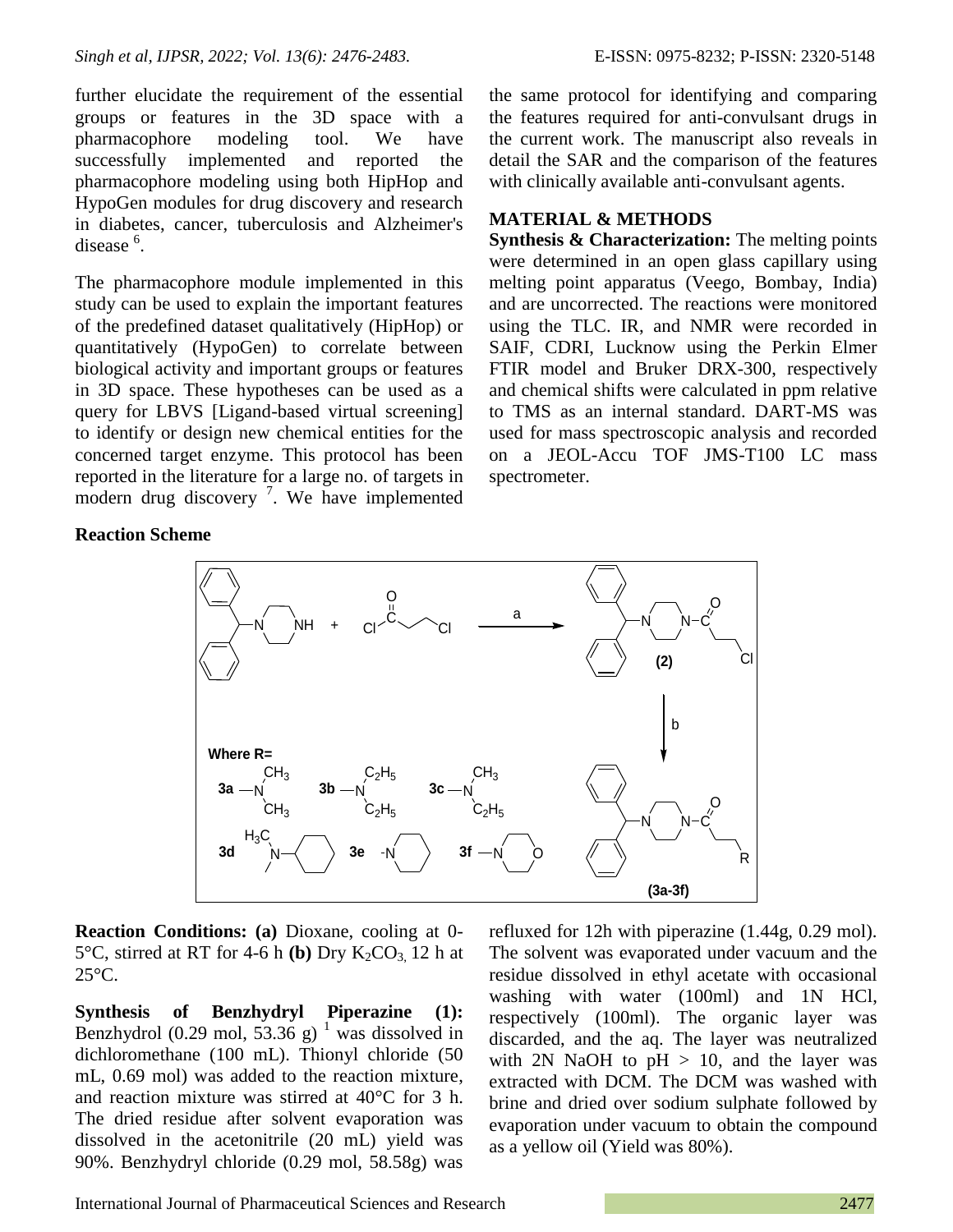**Synthesis of 1-(4-benzhydrylpiperazin-1-yl)-3 chloropropan-1-one (2):** A stirred solution of benzhydryl piperazine (10 mmol, 2.52g) in dioxane was heated for 10 min followed by cooling at 0- 5°C in ice bath in which chloro propanoyl chloride was added and stirred at room temperature for 4-6 hrs. The aqueous layer was extracted with ethyl acetate and washed with 10% ammonium chloride solution and water. The organic layer was dried, and solvent was removed under reduced pressure. The yield of pure compound was  $(80\%)$ <sup>8, 9, 10</sup>.

**IR (ATR):** 3026, 2974, 1705, 1643, 1520, 1087,785, 671.

**Synthesis of 1-(4-benzhydrylpiperazin-1-yl)-3- (diethyl amino) propan-1-one (3a):** A mixture of compound (2), diethylamine and dry  $K_2CO_3$  in benzene was stirred for 12 h at 25°C. The ethyl acetate or DCM layer was distilled water three times approximately and solvent was removed under reduced pressure. The yield of compound was 75%.

**<sup>1</sup>H NMR: (300 MHz, CDCl3):** δ ,7.13-7.40 (m, 10H, Ar-H), 5.28 (s, 1H, of benzhydryl moiety) 3.78-3.82 (t, 2H, *J*= 6 Hz –COCH<sub>2</sub>(CH<sub>2</sub>), 3.57-3.61 (t, 2H, *J*=6 Hz, pip), 3.40-3.44 (t, 2H, *J*=6 Hz pip), 2.71-2.77 (q, 4H, of  $-N-(CH_2)-CH_3)$ , 2.46-2.51 (t, 6H, *J*= 7.5 Hz in which 4H of pip, 2H of – COCH<sub>2</sub>), 1.11-1.16 (t, 6H,  $J=7.5$  Hz of  $-N-CH_2$ -(CH3). IR (KBr):- 3021, 2977, 2822, 1631, 1545, 1482, 1422, 1343, 1215, 670. Found: C, 75.91; H, 8.75; N, 11.06. C<sub>24</sub>H<sub>33</sub>N<sub>3</sub>O, Required: C, 75.95; H, 8.76; N, 11.07. The same procedure was used for the synthesis of compound 3b, 3c and 3d the dimethyl amine, ethyl methyl amine and N-Methyl cyclohexyl amine was preferred base over diethyl amine. The yield of final compounds 3a, 3c and 3d was 70%, 54% & 58% respectively.

## **2.16 Synthesis of 1-(4-benzhydrylpiperazin-1 yl)-3-(dimethyl amino) propan-1-one (3b) <sup>9</sup> :**

**<sup>1</sup>H NMR: (300 MHz, CDCl3):** δ,7.15-7.41 (m,10H, Ar-H), 5.27 (s, 1H, of benzhydryl moiety) 3.55-3.60 (t, 2H,*J*= 7.5 Hz piperazine), 3.45-3.48 (t, 2H, *J*=4.8 Hz, pip), 2.76-2.81 (t, 4H, *J*=7.5 Hz pip), 2.55-2.60 (t, 2H,  $J=7.5$  Hz of  $-COCH<sub>2</sub>$ ), 2.28  $(s, 6H, N-CH<sub>3</sub>)$ .

**IR (KBr):** 3065, 2941, 2914, 2809, 1684, 1540, 1509, 1465, 1421, 1394, 1371, 684.

Found: C, 75.13; H, 8.35; N, 11.95.  $C_2,H_{29}N_3O$ , Required: C, 75.18; H, 8.32; N, 11.96.

**2.17 Synthesis of 1-(4-benzhydrylpiperazin-1 yl)-3-(ethyl (methyl) amino) propan-1-one (3c) <sup>9</sup> : <sup>1</sup>H NMR: (300 MHz, CDCl3):** δ, 7.16-7.42(m, 10H, Ar-H), 4.22 (s, 1H, of benzhydryl moiety) 3.59-3.62 (t, 2H, *J*= 4.65 Hz piperazine), 3.45-3.48 (t, 2H, *J*=4.65 Hz, pip), 2.66-2.72 (t, 2H, *J*=7.65 Hz, CO-CH<sub>2</sub>.(CH<sub>2</sub>), 2.42-2.50 (q, br, 2H, of  $-N$ - $(CH<sub>2</sub>)$ -CH<sub>3</sub>), 2.36-2.39 (t, 8H, in which 4H of pip, 2H of  $-COCH_2$  and 2H of  $-N-CH_2$ -(CH<sub>3</sub>), 2.22 (s,  $3H, N-CH<sub>3</sub>$ ).

**2.18 Synthesis of 1-(4-benzhydrylpiperazin-1 yl)-3-(cyclohexyl (methyl) amino) propan-1-one (3d):** <sup>1</sup>H NMR :-(300 MHz, CDCl<sub>3</sub>): δ, 7.16-7.41(m, 10H, Ar-H), 5.27 (s, 1H, of benzhydryl moiety) 3.58-3.62 (t, 2H,  $J=6$  Hz -CO-CH<sub>2</sub>-(CH<sub>2</sub>), 3.46-3.49 (t, 4H, *J*=4.5 Hz, pip), 2.83 (t, 2H,*J*=7.5Hz, CO-CH2), 2.57 (m, 1H, of cyclohexane), 1.47-1.79 (m, 10H of cyclohexane).

**2.19 Synthesis of 1-(4-benzhydrylpiperazin-1 yl)-3-(piperidin-1-yl) propan-1-one (3e) <sup>10</sup> :** The similar procedure was implemented for the synthesis of compound 3e while the  $K_2CO_3$  was used as a base. The solvent was evaporated under reduced pressure. The residue was extracted with ethyl acetate, washed with water, and dried over sodium sulphate. The product was obtained in the 80% yield ( $R_f = 0.85$ ).

**<sup>1</sup>H NMR:-(300 MHz, CDCl3):** δ ,7.16-7.41 (m,10H, Ar-H), 5.27 (s, 1H, of benzhydryl moiety) 3.58-3.62 (t, 2H, *J*= 4.65 Hz pip), 3.45-3.48 (t, 2H, *J*=4.8 Hz, pip) 2.66 (t, 4H, *J*=9 Hz, pip), 2.49-2.51 (t, 2H, *J*= 15 Hz of –COCH<sub>2</sub>), 2.37 (t, 2H, *J*= 9 Hz  $-COCH<sub>2</sub>(CH<sub>2</sub>), 2.35$  (m, 4H, piperidine), 1.55 (m, 6H, piperidine).

**2.20 Synthesis of 1-(4-benzhydrylpiperazin-1 yl)-3-morpholinopropan-1-one (3f):** The product was synthesized with the same procedure as described above for other compounds in this case, the morpholine was preferred over piperidine. The yield of pure compound was  $(65\%)$ . R<sub>f</sub> = 0.65.

**<sup>1</sup>H NMR:-(300 MHz, CDCl3):** δ,7.13-7.41 (m, 10H, Ar-H), 5.17 (s, 1H, of benzhydryl moiety) 3.77-3.82 (t,2H, J=7.05 Hz –COCH<sub>2</sub>(CH<sub>2</sub>), 3.67-3.70 (t, 4H, *J*=4.5 Hz, morpholine), 3.59-3.62 (t,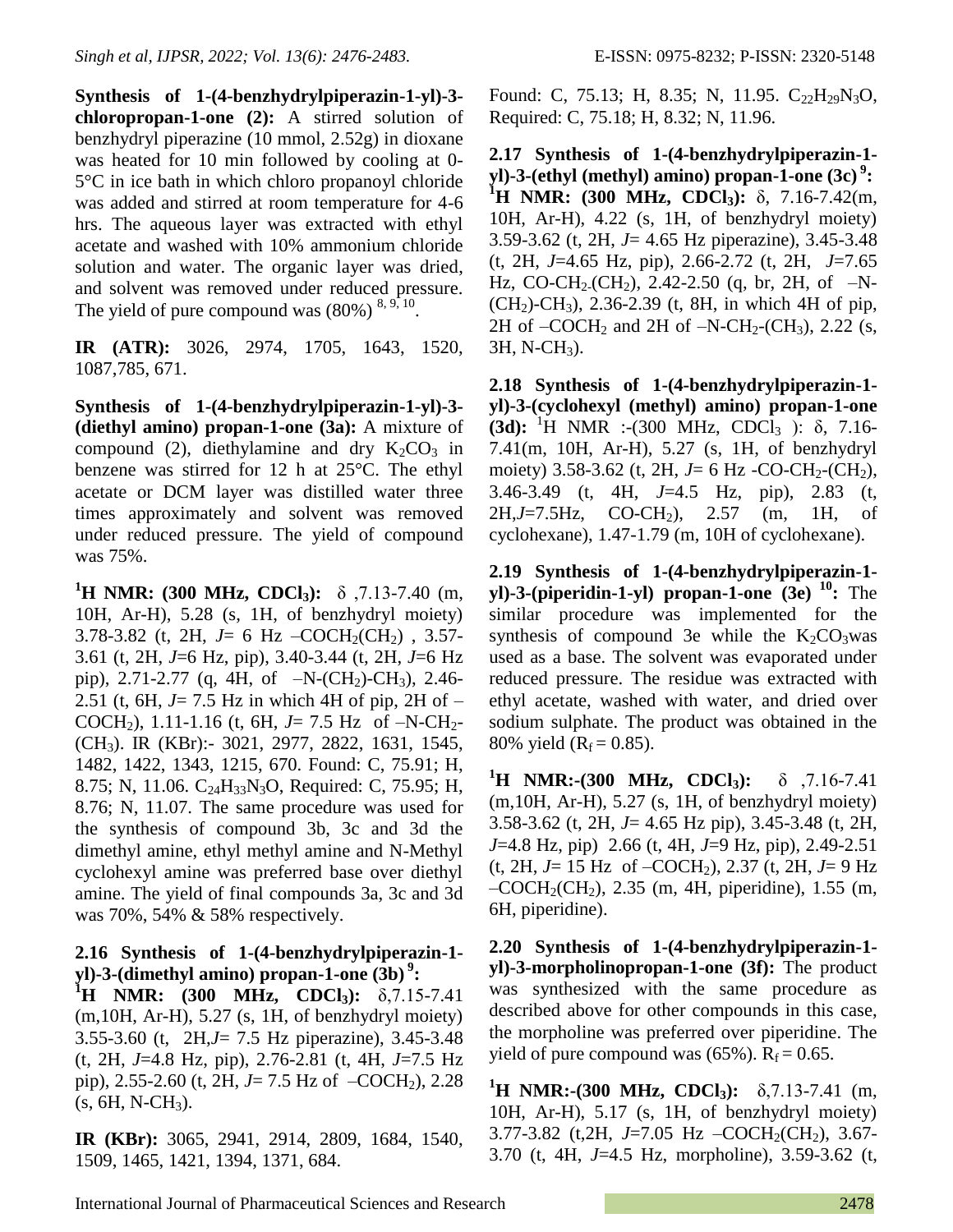2H, *J*=4.65 Hz pip), 3.44-3.47 (t, 2H, *J*=4.65 Hz pip), 2.47-2.51 (t, 6H, *J*= 6 Hz in which 4H of pip, 2H of –COCH2), 2.41-2.45 (t, 4H, *J*= 6.9 Hz of morpholine).

**Pharmacology:** The MES pattern test used the initial anti-convulsant evaluation of the target compounds undertaken by anti-convulsant drug development. Minimal motor impairment was measured by the rotarod (neurotoxicity, NT) test. (ADD) the program, NIH protocol. The profile of anti-convulsant activity was established after i.p. injections by electrical method.

**Anti-convulsant Activity 11, 12, 13, 14:** The anticonvulsant activity was carried out using the MES pattern test. Neurotoxicity was measured by Rotarod. The activity profile was established by IP injections using the electrical method. Animals have maintained an adequate diet and are allowed free access to required food and water. Initial screening of the animals was carried out for 24 h before the experiment. For 0.25 sec, 150 mA current was given to the pinna of the animals by using Medicraft® Electro-Convulsometer (Lucknow, India). The normal saline solution is used as the conducting medium between electrode and pinna. The selection of animals was based on the production of tonic convulsion. A short phase of the tonic extension of the hind limbs indicates the maximal seizure. After selection, animals were divided into groups, all compounds were administered intra-peritoneally at different doses as 30, 100, 300 mg/kg. After 30 min and 4 h of drug administration, electroshock was applied. The disappearance of the hind limb tonic extensor phase of convulsion was considered a positive criterion for anti-convulsant activity. For neurotoxicity screening, the Rotarod performance test was used  $5$ .

The minimal impairment was measured in by the reported protocol using Rotarod. The knurled rod of diameter 3.2 cm rotates at 6 revolutions per min. Only those animals, which have demonstrated their capability to stay on the revolving rod for at least 1 min, were considered for the test. The normal rats were able to remain on the rotating rod. The treated animals at the doses of i.p. in doses of 30, 100, and 300 mg/kg were placed on the rotating rod (half an hour after drug administration) and observed for neurotoxicity test for at least 1 min in each repeated three trials. The results were represented in the table indicating the minimum doses for the optimum bioavailability. The animals were observed for the activity after dosing at 0.5 and 4 h.

| Compd. code.     | <b>Dose</b>  | MES <sup>(number of</sup> |                | NT (number of animals showed |                  | $ED_{50**}$ | $ED_{50}$ | <b>Activity</b> in |
|------------------|--------------|---------------------------|----------------|------------------------------|------------------|-------------|-----------|--------------------|
|                  | (mg/kg i.p.) | animals protected)        |                | neurotoxicity)               |                  | (mg/kg)     | (mmol/kg) | comparison to      |
|                  |              | $\frac{1}{2}$ h           | 4 <sub>h</sub> | $\frac{1}{2}h$               | 4h               |             |           | Phenytoin          |
| (3a)             | 30           | 3                         |                | $\boldsymbol{0}$             | $\boldsymbol{0}$ | 31.5        | 0.0831    | 0.49               |
|                  | 100          | 4                         | 3              | 3                            |                  |             |           |                    |
|                  | 300          | 6                         | 6              | 4                            | 3                |             |           |                    |
| (3b)             | 30           |                           |                | $\boldsymbol{0}$             | $\boldsymbol{0}$ | 504.7       | 1.437     | 0.03               |
|                  | 100          |                           | $\overline{c}$ | 3                            | 3                |             |           |                    |
|                  | 300          | $\overline{c}$            | $\overline{c}$ | 4                            | 4                |             |           |                    |
| (3c)             | 30           | 3                         | $\overline{c}$ | $\boldsymbol{0}$             | $\boldsymbol{0}$ | 21.7        | 0.059     | 0.69               |
|                  | 100          | 4                         | 3              | 3                            | $\mathbf 1$      |             |           |                    |
|                  | 300          | 4                         | 4              | 4                            | 3                |             |           |                    |
| (3d)             | 30           | 3                         | 3              | $\boldsymbol{0}$             | $\boldsymbol{0}$ | 30          | 0.071     | 0.58               |
|                  | 100          | 5                         | 5              | 3                            | 3                |             |           |                    |
|                  | 300          | 6                         | 6              | 4                            | 4                |             |           |                    |
| (3e)             | 30           | 5                         | 5              | $\boldsymbol{0}$             | 0                |             |           |                    |
|                  | 100          | 5                         | 6              |                              |                  |             |           |                    |
|                  | 300          | 6                         | 6              | $\mathbf{2}$                 |                  |             |           |                    |
|                  | 30           | 3                         | $\mathbf{2}$   | $\boldsymbol{0}$             | $\boldsymbol{0}$ | 23.3        | 0.0517    | 0.79               |
| (3f)             | 100          | 5                         | 4              | 3                            | 3                |             |           |                    |
|                  | 300          | 5                         | 5              | 4                            | 4                |             |           |                    |
|                  | 30           | 3                         | 3              | $\boldsymbol{0}$             | $\boldsymbol{0}$ | 10.3        | 0.041     | 1.0                |
| <b>Phenytoin</b> | 100          | 5                         | 4              | 3                            | 3                |             |           |                    |
|                  | 300          | 6                         | 6              | 4                            | 4                |             |           |                    |

**TABLE 1: EFFECT OF TESTED COMPOUNDS AND PHENYTOIN ON MES INDUCED CONVULSIONS IN RATS (N=6)**

\* ED50 is calculated using XLSOFT (Version 2012.2.01) on the basis of maximum effect Observed at ½ h. \*\* ED50 (Choi, *et al*., 1996) 15 Doses of 30, 100 and 300 mg/kg were administered i.p. The figures in the table indicate.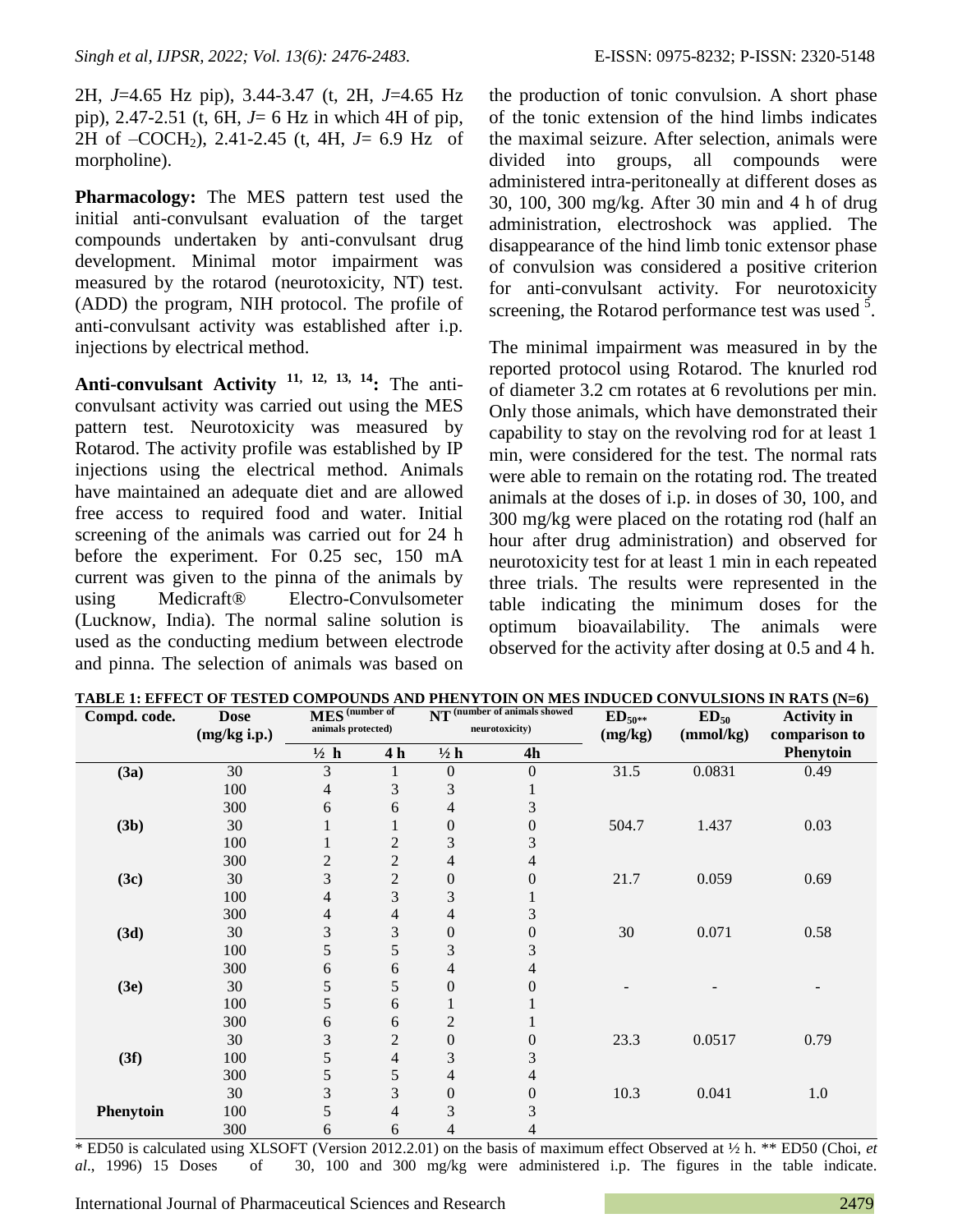#### **RESULT AND DISCUSSION:**

**Chemistry:** The synthesis of compounds (3a, 3b, 3c, 3d, 3e & 3f) has been carried out as presented in the scheme. These compounds were synthesized by the reaction of 1-(4-benzhydrylpiperazin-1-yl)- 3-chloropropan-1-one with the various disubstituted amines, piperidine and morpholine.

The title compound 1-(4-benzhydrylpiperazin-1 yl)-3-(diethyl amino) propan-1-one **(**3a) was synthesized by the refluxing of 1-(4 benzhydrylpiperazin-1-yl)-3-chloropropan-1-one and diethyl amine in the presence of dry  $K_2CO_3$  and dichloromethane. The compound 1-(4-benzhydrylpiperazin-1-yl)-3-(dimethylamino) propan-1-one (3b) was synthesized as same as of compound (3a). At the place of diethylamine we take dimethyl amine. The compound 1-(4-benzhydrylpiperazin-1 yl)-3-(ethyl (methyl) amino) propan-1-one (3c) was synthesized as same as of compound (3a). At the place of diethylamine we take Ethyl methylamine. The compound 1-(4-benzhydrylpiperazin-1-yl)-3- (piperidin-1-yl) propan-1-one(3e) was also synthesized as same as of compound (3a). At the place of diethyl amine we take piperidine. The compound 1-(4-benzhydrylpiperazin-1-yl)-3-morpholinopropan-1-one (3f) was synthesized as same as of compound (3a). At the place of diethylamine we take morpholine.

Structure of the prepared compounds was confirmed with the help of spectral analysis. In the prepared series, 1-(4-benzhydrylpiperazin-1-yl)-3- (cyclohexyl (methyl) amino) propan-1-one **(**3d) and 1-(4-benzhydrylpiperazin-1-yl)-3-(ethyl (methyl) amino) propan-1-one (3c) showed average activity. Compound 1-(4-benzhydrylpiperazin-1-yl)-3- (piperidin-1-yl) propan-1-one (3e) was not shown any activity. Out of six compounds one compound 1-(4-benzhydrylpiperazin-1-yl)-3-(dimethyl amino) propan-1-one (3b) exhibited very poor activity and compound 1-(4-benzhydrylpiperazin-1-yl)-3-morpholinopropan-1-one (3f) showed excellent activity. All compounds exhibited neurotoxicity at a 300 mg/kg maximum dose level. None of the compounds showed neurotoxicity at a dose of 30 mg/kg.

**Result and Discussion of Computational: Common Feature Pharmacophore Development:** Hip Hop algorithm was used in this study to extract the common feature for the series because of the small difference in the biological activity of 3 log units. The most active Ligand from this series was assigned a maximum weight as the remaining compounds may bind similarly at the receptor site. The seven molecules from the series were used to develop a pharmacophore model using the Hip Hop module. Training set molecules for pharmacophore development.



**FIG. 1: STRUCTURES OF THE 18 TRAINING SETS OF MOLECULES THE PHARMACOPHORE DEVELOPMENT**

# **Pharmacophore Modeling 16, 17:**

**3D Pharmacophore Generation:** The most active compound was differentiated from the rest of the compounds by assigning the highest weight 2 and 0 where it signifies that all features of this compound were essential for modeling and must be mapped respectively. All other compounds were assigned a value of 1 and 1 in principle and maximum omit feat column, which means at least one mapping and one feature must map. Remaining all parameters was kept default. The ten hypotheses generated had the scores ranging from 360.378-354.65. The entire ten hypotheses contain seven features *viz*. The two acceptor  $(H_2)$  aromatic ring  $(R, 3)$  and donor features were common for all hypotheses.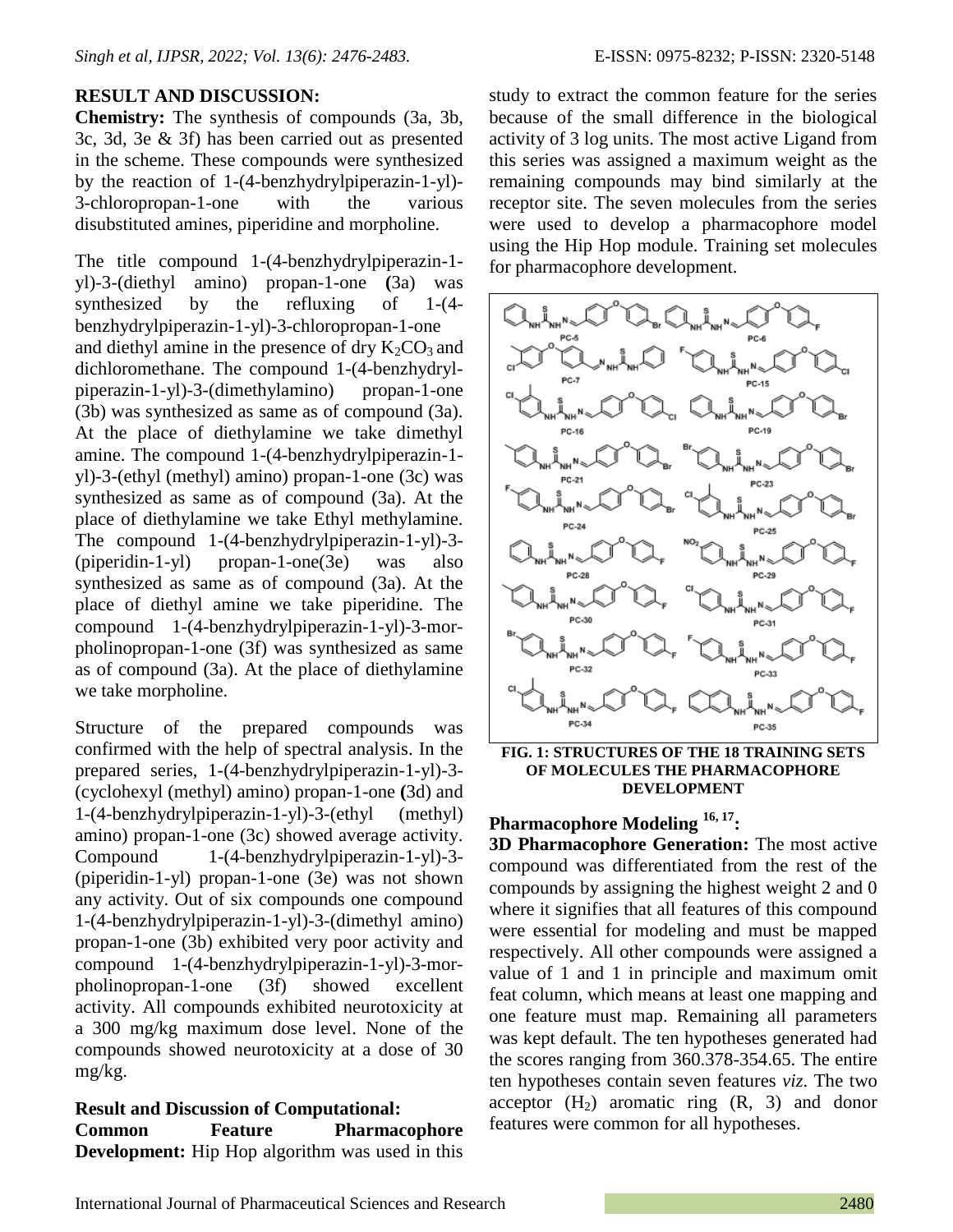The first hypotheses were selected for further studies as it passed the internal validation. The two H functions maps the on one oxygen from phenoxybenzamine part PC-23 from the series **Fig. 2B**, while the C=S group mapped the other H function from the N-(4-bromophenyl)-2-methylene hydrazine carbothioamide. The three benzene ring from PC-23 was mapped for the R function of this pharmacophore model. The two N-H functions compiled the remaining two D functions from the N-(4-bromophenyl)-2-methylene hydrazine carbothioamide part at one end of this molecule. All the studies were carried out using the best conformation search within the 20kcal/mol threshold energy.

| Hypo.         | <b>Features</b> | Rank    | <b>Direct Hit</b>  | <b>Partial Hit</b> | <b>Max Fit</b> |
|---------------|-----------------|---------|--------------------|--------------------|----------------|
|               | <b>RRRDDHH</b>  | 360.378 | 11111111111111111  | 000000000000000000 |                |
| $\mathcal{D}$ | <b>RRRDDHH</b>  | 360.378 | 111111111111111111 | 000000000000000000 |                |
|               | <b>RRRDDHH</b>  | 360.378 | 11111111111111111  | 000000000000000000 |                |
| 4             | <b>RRRDDHH</b>  | 360.378 | 11111111111111111  | 000000000000000000 |                |
|               | <b>RRRDDHH</b>  | 354.65  | 11111111111111111  | 000000000000000000 |                |
| 6             | <b>RRRDDHH</b>  | 354.65  | 11111111111111111  | 000000000000000000 |                |
|               | <b>RRRDDHH</b>  | 354.65  | 11111111111111111  | 000000000000000000 |                |
| 8             | <b>RRRDDHH</b>  | 354.65  | 111111111111111111 | 000000000000000000 |                |
| $\mathbf Q$   | <b>RRRDDHH</b>  | 354.65  | 111111111111111111 | 000000000000000000 |                |
| 10            | <b>RRRDDHH</b>  | 354.65  | 11111111111111111  | 000000000000000000 |                |



**FIG. 2: (A) PHARMACOPHORE MODEL B) LIGAND PHARMACOPHORE MAPPING OF PC-23**

**Pharmacophore Validation 8, 16, 17:** The Hip Hop model developed was validated by six external test set compounds using the flexible fit method of the Ligand pharmacophore mapping protocol.

The **Table 1** and the figure showed the fit values for the mapping and the alignments for the hypo-1. A library of 20 compounds was designed, and top 5 were selected for further synthesis and evaluation.

Figures (iii c) and D show the alignments for the PC-23. The designed compound maps 5 out of the required seven features.

The analysis showed these compounds have potential anti-convulsant agents. **Fig. 3**. Clinically used progabide and ramacemide on Hypo-1. C and D mapping of the top-ranked designed compounds on the Hypo-1.

**TABLE 3: THE PHARMACOPHORE MAPPING OF THE ISOLATED COMPOUNDS ON THE BEST HYPOTHESIS (HYPO-1)**

| Comp.         | <b>Fit Value</b> | Comp.       | <b>Fit Value</b> |
|---------------|------------------|-------------|------------------|
| Progabide     | 3.69965          | Lamotigrine | 2.4722           |
| Ramacemide    | 3.68569          | 3F          | 2.80726          |
| Phenytoin     | 3.23739          | 3C          | 2.38453          |
| Zonisamide    | 2.98457          | 3D          | 2.35067          |
| Ralotolin     | 2.96309          | 3A          | 2.32678          |
| Carbamazepine | 2.94395          | 3E          | 2.29198          |
| Mephobarbital | 2.72951          | 3B          | 2.25101          |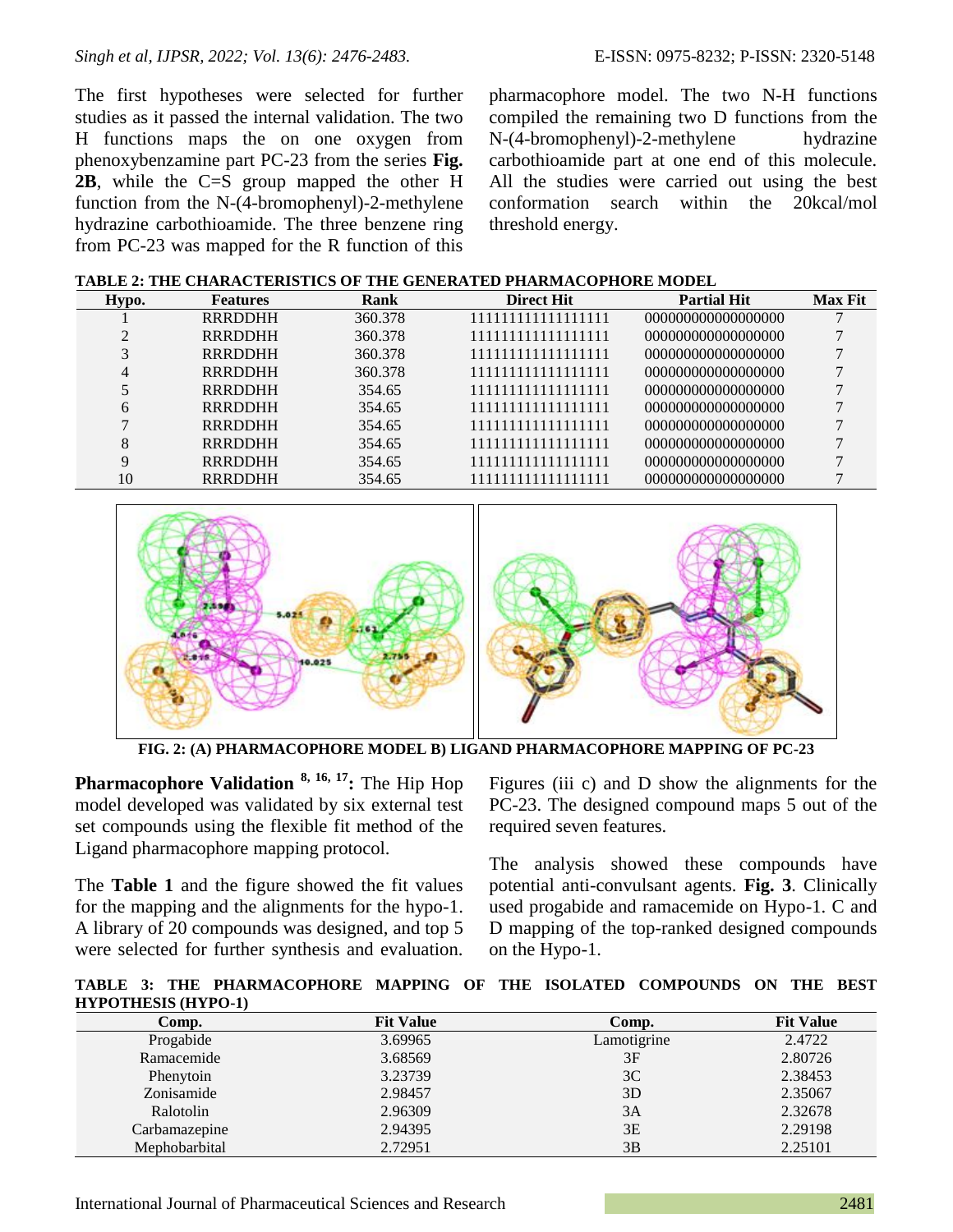

**FIG. 3: A AND B MAPPING OF THE CLINICALLY USED COMPOUNDS PROGABIDE AND RAMACEMIDE ON HYPO-1. C AND D MAPPING OF THE TOP-RANKED DESIGNED COMPOUNDS ON THE HYPO-1**

### **Material and methods**

**HipHop Pharmacophore Model Generation 8, 16, 17, 18:** The reported series of anti-convulsant compounds were used for the generation of the HipHop pharmacophore model. The HipHop was preferred over Hypogen as the selected series lacks the required 3 log unit variation necessary for the development of a quantitative pharmacophore model. The training set of 18 diverse compounds **Fig. 1** showing maximum activity at 250 mm was used for his model generation. The pharmacophore generation was carried out using the discovery studio 2.0 in the Windows operating system. The well-reported protocol for the pharmacophore generation as reported by our group was used for this study. The preprocessing of these compounds was also carried out using the CharmM force field and the default parameters using the best fit conformational generation protocol. In the common feature pharmacophore generation protocol of DS 2.0 the principal and maximum omit features were assigned as 2 and 0 for most active compounds and 1 and 0 for all other less active compounds, as reported earlier, with default interfeature distance of 2.97Å to find the closely related functional groups from training set compounds with default

features *viz*. hydrogen bond acceptor (1-5), ring aromatic (1-5), donor (1-5). The Hypo-1 generated from this study was used as a query to validate the model using the internal training and external test set prediction to use this model for further computational experiments as pharmacophorebased virtual screening.

**Validation of Pharmacophore Model:** In this validation process the complete strategy was followed to ensure that the acceptability of the pharmacophore model for further studies. For this purpose Hypo-1 was used to predict the training set and some standard compounds from literature (Supplemental Data **Fig. 2** 5-25. The ligand pharmacophore mapping protocol of DS 2.0 was used to map all the hit compounds with the best flexible search option.

**CONCLUSION:** The present study reports the molecular modeling, synthesis and anti-convulsant activity of 1-(4-benzhydrylpiperazin-1-yl)-3- (disubstituted) propan-1-one (3a-d) and 1-(4 benzhydrylpiperazin-1-yl)-3-(substituted) propan-1-one (3e-f). The pharmacological evaluation showed that 1-(4-benzhydrylpiperazin-1-yl)-3-